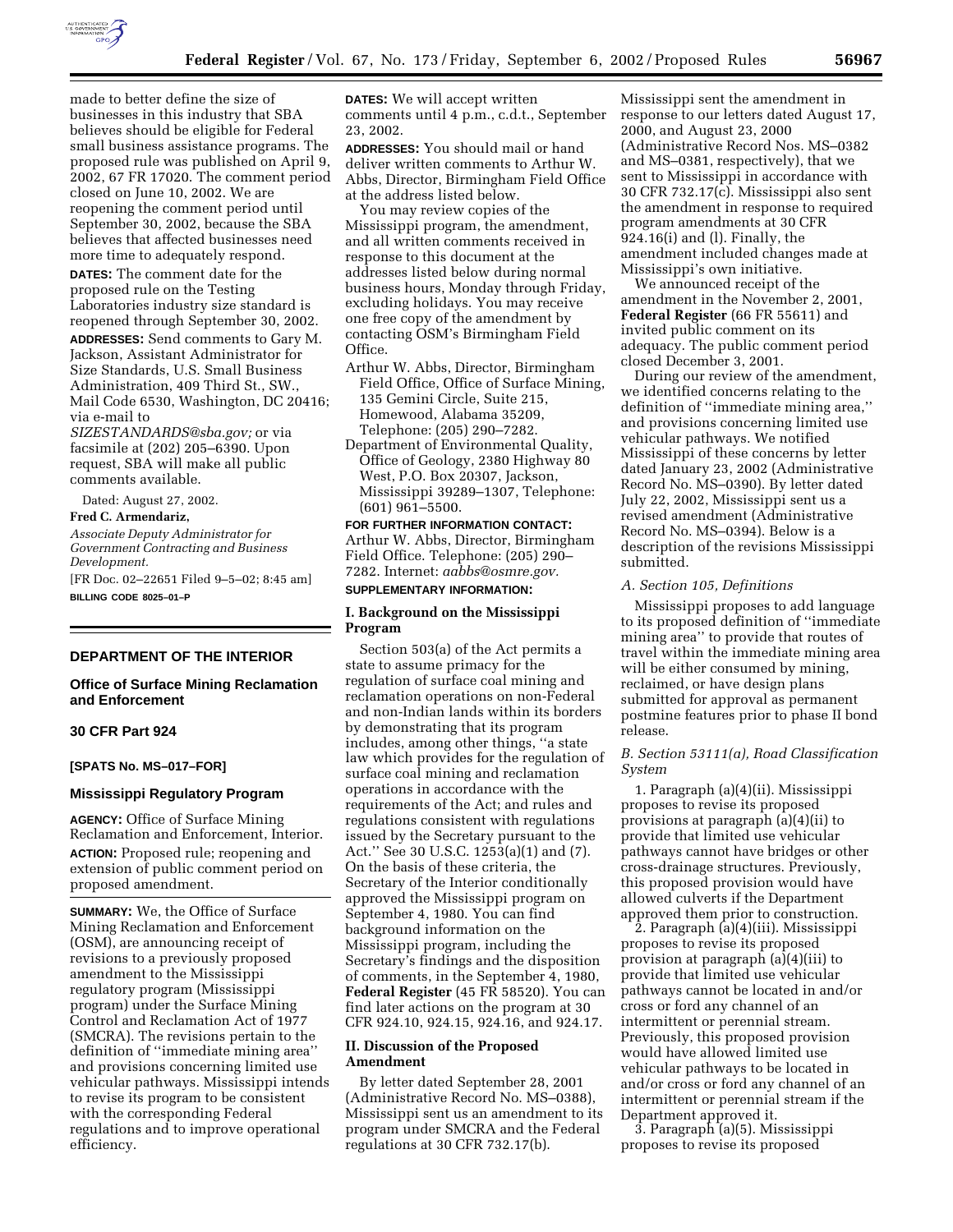provision at paragraph (a)(5) by removing the provision at (a)(5)(i). As proposed, this provision would have allowed limited use vehicular pathways to include water bars across the pathway and drainage ways incidental to the area. Mississippi further proposes to redesignate the provisions at paragraph (a)(5)(ii) through (iv) as new paragraphs (a)(5)(i) through (iii). Finally, Mississippi proposes to revise the provision at newly designated paragraph (a)(5)(iii) to read as follows:

(5) A limited use vehicular pathway:

(iii) will be reclassified as a road if upgraded by construction activities such as blading, construction, placement of a compacted surface, cut and fill of the natural grade, construction of drainage ditches or low water crossings, or installation of drainage structures. The submittal and approval of plans and drawings required by these regulations must be completed prior to the upgrading of a limited use vehicular pathway.

#### **III. Public Comment Procedures**

We are reopening the comment period on the proposed Mississippi program amendment to provide you an opportunity to reconsider the adequacy of the amendment in light of the additional materials sent to us. Under the provisions of 30 CFR 732.17(h), we are requesting comments on whether the amendment satisfies the program approval criteria of 30 CFR 732.15. If we approve the amendment, it will become part of the Mississippi program.

*Written Comments:* If you submit written or electronic comments on the proposed rule during the 15-day comment period, they should be specific, should be confined to issues pertinent to the notice, and should explain the reason for your recommendation(s). We may not be able to consider or include in the Administrative Record comments delivered to an address other than the one listed above (*see* **ADDRESSES**).

*Electronic Comments:* Please submit Internet comments as an ASCII, WordPerfect, or Word file avoiding the use of special characters and any form of encryption. Please also include ''Attn: SPATS NO. MS–017–FOR'' and your name and return address in your Internet message. If you do not receive a confirmation that we have received your Internet message, contact the Birmingham Field Office at (205) 290– 7282.

*Availability of Comments:* Our practice is to make comments, including names and home addresses of respondents, available for public review during regular business hours at OSM's Birmingham Field Office (*see*

**ADDRESSES**). Individual respondents may request that we withhold their home address from the administrative record, which we will honor to the extent allowable by law. There also may be circumstances in which we would withhold from the administrative record a respondent's identity, as allowable by law. If you wish us to withhold your name and/or address, you must state this prominently at the beginning of your comment. However, we will not consider anonymous comments. We will make all submissions from organizations or businesses, and from individuals identifying themselves as representatives or officials of organizations or businesses, available for public inspection in their entirety.

### **IV. Procedural Determinations**

*Executive Order 12630—Takings* 

This rule does not have takings implications. This determination is based on the analysis performed for the counterpart Federal regulation.

## *Executive Order 12866—Regulatory Planning and Review*

This rule is exempted from review by the Office of Management and Budget under Executive Order 12866.

### *Executive Order 12988—Civil Justice Reform*

The Department of the Interior has conducted the reviews required by section 3 of Executive Order 12988 and has determined that this rule meets the applicable standards of subsections (a) and (b) of that section. However, these standards are not applicable to the actual language of State regulatory programs and program amendments because each program is drafted and promulgated by a specific State, not by OSM. Under sections 503 and 505 of SMCRA (30 U.S.C. 1253 and 1255) and the Federal regulations at 30 CFR 730.11, 732.15, and 732.17(h)(10), decisions on proposed State regulatory programs and program amendments submitted by the States must be based solely on a determination of whether the submittal is consistent with SMCRA and its implementing Federal regulations and whether the other requirements of 30 CFR parts 730, 731, and 732 have been met.

## *Executive Order 13132—Federalism*

This rule does not have Federalism implications. SMCRA delineates the roles of the Federal and State governments with regard to the regulation of surface coal mining and reclamation operations. One of the purposes of SMCRA is to ''establish a nationwide program to protect society

and the environment from the adverse effects of surface coal mining operations.'' Section 503(a)(1) of SMCRA requires that State laws regulating surface coal mining and reclamation operations be ''in accordance with'' the requirements of SMCRA. Section 503(a)(7) requires that State programs contain rules and regulations ''consistent with'' regulations issued by the Secretary pursuant to SMCRA.

### *Executive Order 13211—Regulations That Significantly Affect The Supply, Distribution, or Use of Energy*

On May 18, 2001, the President issued Executive Order 13211 which requires agencies to prepare a Statement of Energy Effects for a rule that is (1) considered significant under Executive Order 12866, and (2) likely to have a significant adverse effect on the supply, distribution, or use of energy. Because this rule is exempt from review under Executive Order 12866 and is not expected to have a significant adverse effect on the supply, distribution, or use of energy, a Statement of Energy Effects is not required.

### *National Environmental Policy Act*

This rule does not require an environmental impact statement because section 702(d) of SMCRA (30 U.S.C. 1292(d)) provides that agency decisions on proposed State regulatory program provisions do not constitute major Federal actions within the meaning of section 102(2)(C) of the National Environmental Policy Act (42 U.S.C. 4332(2)(C)).

#### *Paperwork Reduction Act*

This rule does not contain information collection requirements that require approval by OMB under the Paperwork Reduction Act (44 U.S.C. 3507 *et seq.*).

#### *Regulatory Flexibility Act*

The Department of the Interior certifies that this rule will not have a significant economic impact on a substantial number of small entities under the Regulatory Flexibility Act (5 U.S.C. 601 *et seq.*). The State submittal, which is the subject of this rule, is based upon counterpart Federal regulations for which an economic analysis was prepared and certification made that such regulations would not have a significant economic effect upon a substantial number of small entities. In making the determination as to whether this rule would have a significant economic impact, the Department relied upon the data and assumptions for the counterpart Federal regulations.